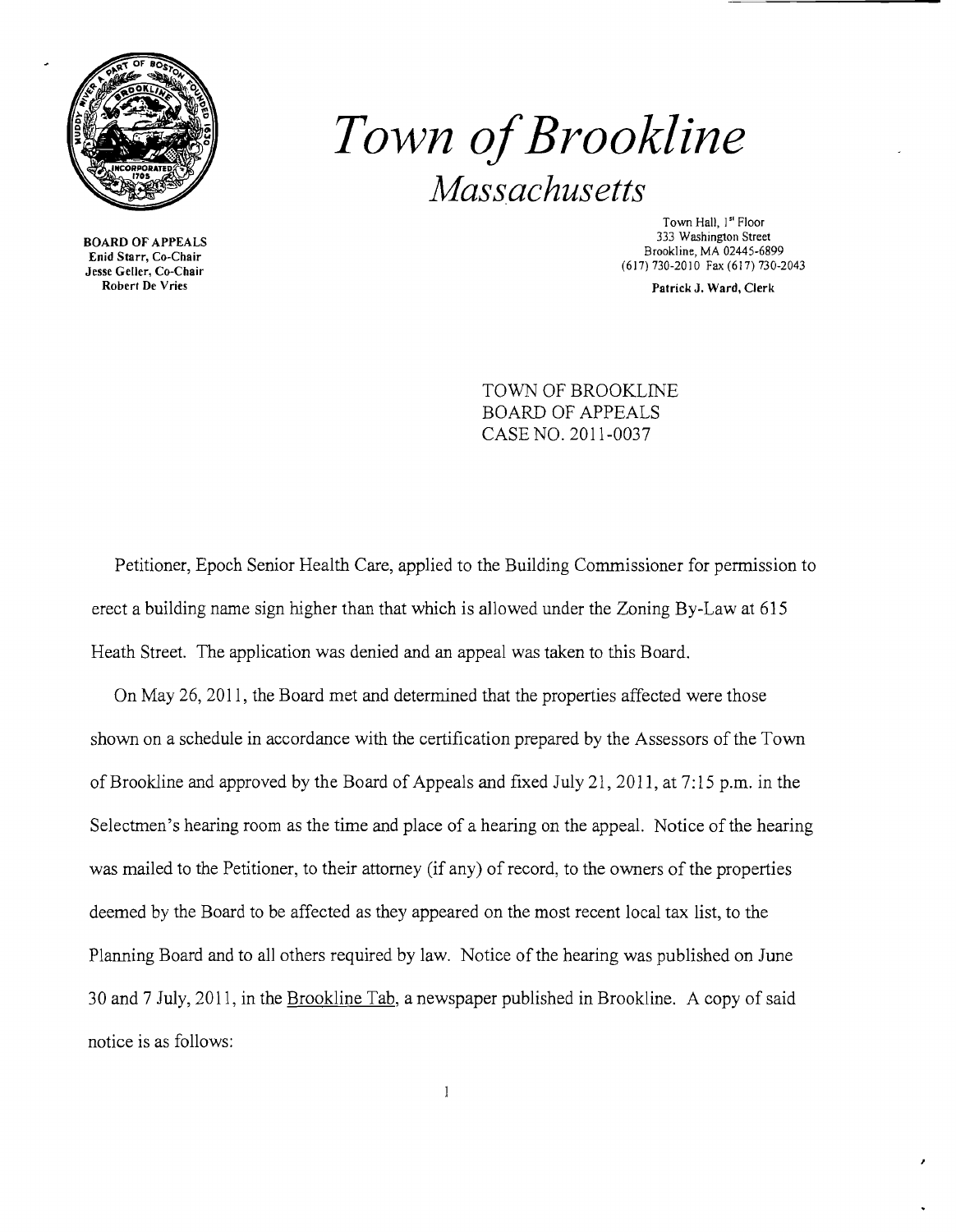#### NOTICE OF HEARING

Pursuant to M.G.L. C. 39, sections 23A & 23B, the Board of Appeals will conduct a public hearing to discuss the following case:

Petitioner: EPOCH SENIOR HEALTH CARE Owner: NHP CHESTNUT HILL LLC C/O MARVIN F POER & CO Location of Premises: 615 Heath Street Date of Hearing: July 21, 2011 Time of Hearing: 7:15 p.m. Place of Hearing: Selectmen's Hearing Room, 6<sup>th</sup> Floor

A public hearing will be held for a variance and/or special permit from:

#### 7.00.l.b; Signs in All Districts (Height), special permit required

## ofthe Zoning By-Law to ERECT BUILDING NAME SIGN REQUIRING BOA RELIEF at 615 Heath Street.

Said premise located in a G-2.0 (general) business district.

*Hearings, once opened, may be continued by the Chair to a date and time certain. No further notice will be mailed to abutters or advertised in the TAB. Questions regarding whether a hearing has been continued, or the date and time of any hearing may be directed to the Zoning Administrator at* 617-734-2134 *or check meeting calendar at:http://calendars.town.brookline.ma.usIMasterTownCalandarl?FormID=158.* 

The Town of Brookline does not discriminate on the basis of disability in admission to, access to, *or operations ofits programs, services or activities. Individuals who need auxiliary aids for effective communication in programs and services of the Town of Brookline are invited to make their needs known to the ADA Coordinator, Stephen Bressler, Town of Brookline, 11 Pierce Street, Brookline, MA 02445. Telephone:* (617) *730-2330; TDD* (617) *730-2327.* 

### Enid Starr Jesse Geller Robert De Vries

At the time and place specified in the notice, this Board held a public hearing. Present at the

hearing was Chairman, Mark G. Zuroff and Board Members Jonathan Book and Lisa Serafin.

The case was presented by Attorney Roger R. Lipson of 7 Harvard St # 220, Brookline, MA

02445-7979.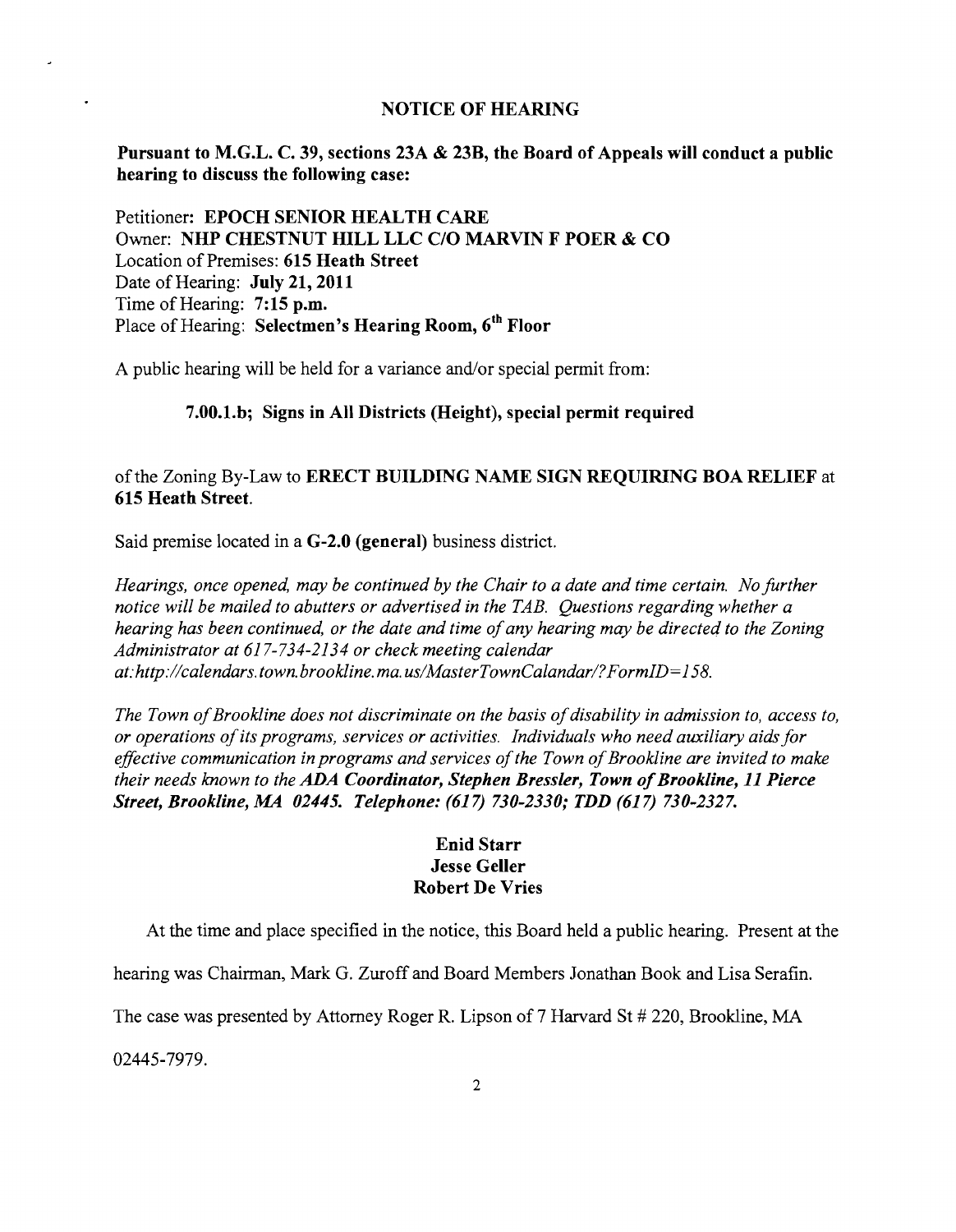The Planning Board report provided background relative to the zoning history of the site:

**June 18, 1997, Case #3397, The Board of Appeals granted special permits for a Life Care** Facility on Tully Street for 51 assisted living units and 135 nursing care beds, 79 parking spaces at the basement level, and a long term lease for 52 parking spaces in the structured garage across Tully Street..

**December 17, 1998, Case #3397A.** The Board of Appeals granted a modification to the proposal to allow for a larger underground parking garage.

Attorney Lipson described the building at 615 Heath Street as a four-story life care facility located at the intersection of Tully and Heath Street just south of Boylston Street. There is an underground parking facility which is accessed in the center of the building and a parking lot across from the building on Tully Street. The north and west facades of the building are highly visible from Route 9. Mount Holyhood Cemetery is across the street from the property (to the south) and the Chestnut Hill Shopping Center is located on the other side of Route 9 (to the north).

Attorney Lipson said that his client, Epoch Senior Health Care, is proposing to install a building name sign approximately 43'-6" off the ground to the bottom of the words "Senior Living" and approximately 51'6" to the top of the swooshes above the name "Epoch". The sign will be constructed of 2" thick aluminum letters. The overall dimension of the sign will be  $8'$  x 13'; the sign will say "Epoch" in 21" letters, "Senior Living" in 8.5" letters with a 36" arch above the words. He also said that the high density cut letters will be painted cream color and that the name "Epoch" will consist of halo channel letters that will be back-lit with LED lights.

Chairmen Zuroff asked whether anyone in attendance wished to speak in favor of or against the proposal. No one rose to speak.

Courtney Synowiec, planner delivered the findings of the Planning Board.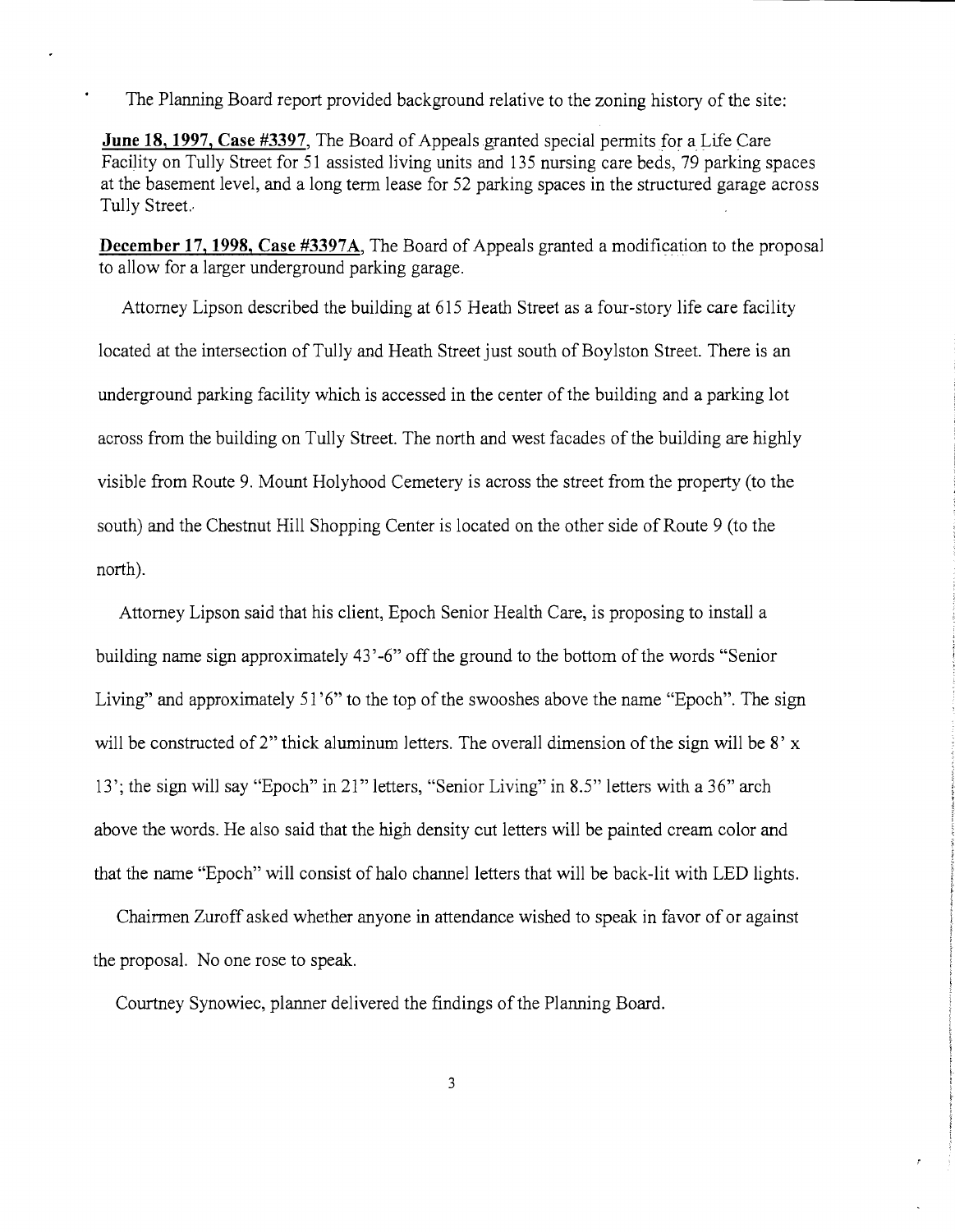**. Section 7.00.l.b - Signs in All Districts** 

#### **Section 7.03: Signs in L, G, I, and 0 Districts**

The Planning Board shall review and approve any signs installed in such districts.

## **Dimensional Criteria**

| Type of Sign       | <b>Dimensions</b> | Maximum<br>Allowed | Proposed   | Finding         |
|--------------------|-------------------|--------------------|------------|-----------------|
| Building Name Sign | $8' \times 13'$   | 110 s.f.           | $104$ s.f. | Complies        |
| Sign Height        | n/a               | 25'                | Est. 37.5' | Special Permit* |

 $\overline{\mathcal{L}}$ 

 $\frac{1}{2}$ 

*\*Under Section 7.00.l.b, the Board of Appeals may grant* **a** *special permit for signs installed above* **25'** *that identify the name of* **an** *individual building.* 

#### **Design Criteria - Signs**

| Design Criteria                                                                                                                                                      |         |
|----------------------------------------------------------------------------------------------------------------------------------------------------------------------|---------|
|                                                                                                                                                                      | Complie |
|                                                                                                                                                                      | s       |
| a. The sign should serve to define or enhance architectural elements of the building, not<br>obscure or obliterate them.                                             | Yes     |
| b. The sign should identify the name of the business, not advertise brand names.                                                                                     |         |
| c. Signs should be consolidated.                                                                                                                                     |         |
| d. The sign should be designed without superfluous back-facing.                                                                                                      |         |
| e. Sign graphics should reflect simplicity, neatness, and minimum wording $-$ not only to<br>improve appearance but to improve legibility.                           |         |
| f. All nonconforming signs are to be removed, and facade elements, awnings, and other<br>extraneous materials which conceal architectural details should be removed. |         |
| g. Sign colors should be limited in number and should be compatible with the facade.                                                                                 |         |
| h. Sign illumination shall not be of high intensity.                                                                                                                 | n/a     |

Ms. Synowiec said that the Planning Board was generally supportive of this proposal. They

believed that the sign is well designed and attractive. However, they suggested that the applicant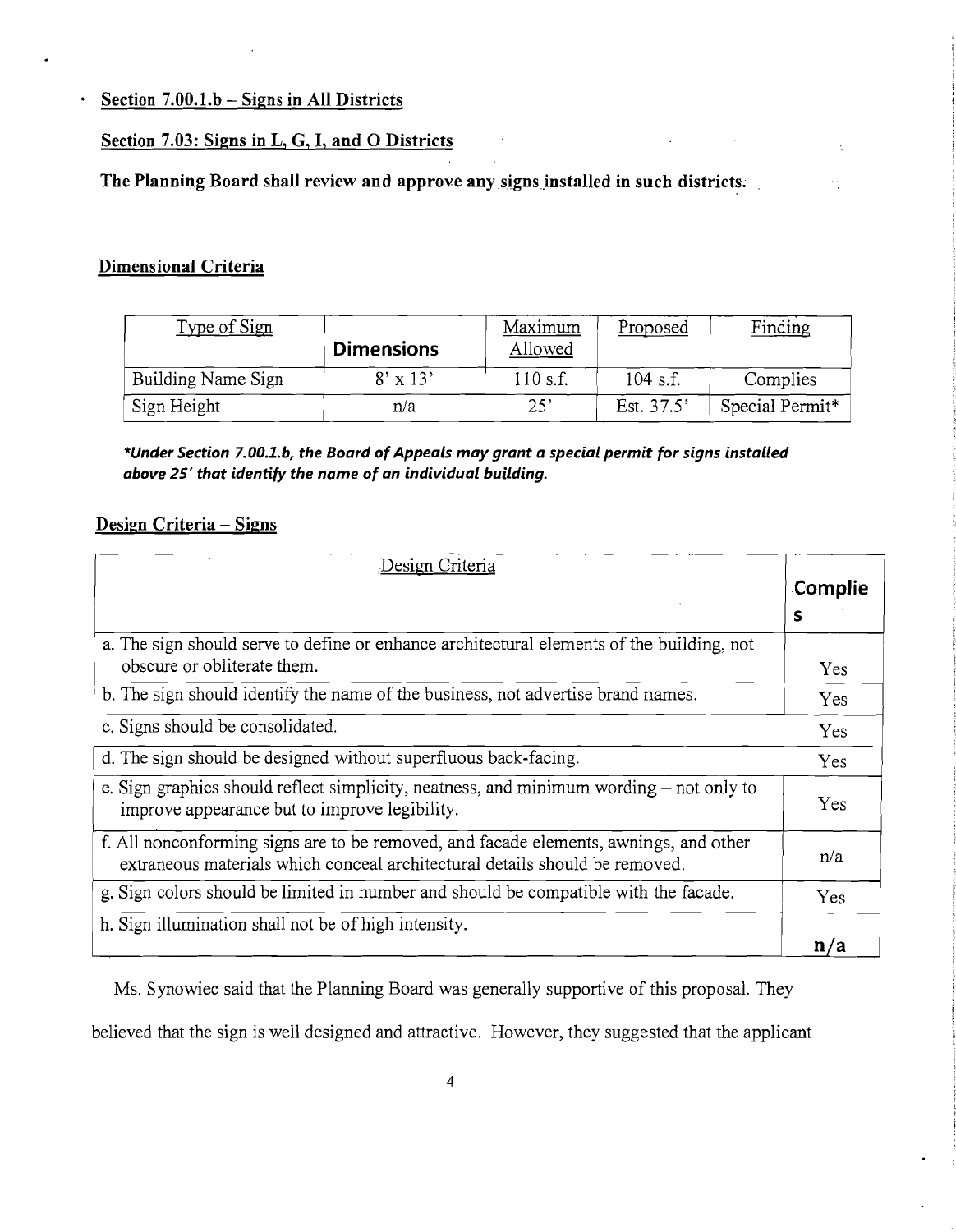may want to consider installing the sign in a higher position within the inset brick field at the top of the building to obtain more visibility from Route 9 so the sign will be more effective in directing visitors to the facility. The Planning Board was: not supportive of the proposed fluorescent light bar or the three different styles of lamps and spot lights the applicants offered as alternatives. The Planning Board requested the applicant utilize a more subtle source of illumination and suggested the applicant consider halo-lighting the lettering in "Epoch" and leaving the "swooshes" at the top of the sign and the words "Senior Living" non-illuminated. Finally, the Planning Board expressed dissatisfaction with the quality of the sign plans as they do not include any building dimensions, including the height at which the sign would be installed, and requested that the applicant's final plans include a scaled building elevation indicating the location of the sign. Therefore, the Planning Board recommended approval of the plans by The Rangeley Co., dated 4/5/11, subject to the following conditions:

- 1. Prior to the issuance of a building permit, the applicant shall submit final plans indicating the revised location of the sign, building dimensions, sign dimensions and letter heights, and all materials subject to the review and approval of the Assistant Director of Regulatory Planning.
- 2. Prior to the issuance of a building permit, the applicant shall submit final plans for the illumination of the sign subject to the review and approval of the Planning Board.
- 3. No electrical conduit shall be visible.
- 4. Prior to the issuance of a building permit, the applicant shall submit to the Building Commissioner for review and approval for conformance to the Board of Appeals decision: 1) evidence that the Board of Appeals decision has been recorded at the Registry of Deeds.

The Chairman then called upon Michael Shepard, Building Commissioner, for the report from the Building Department. Mr. Shepard said the Building Department has no issue with the installation of the signage as requested.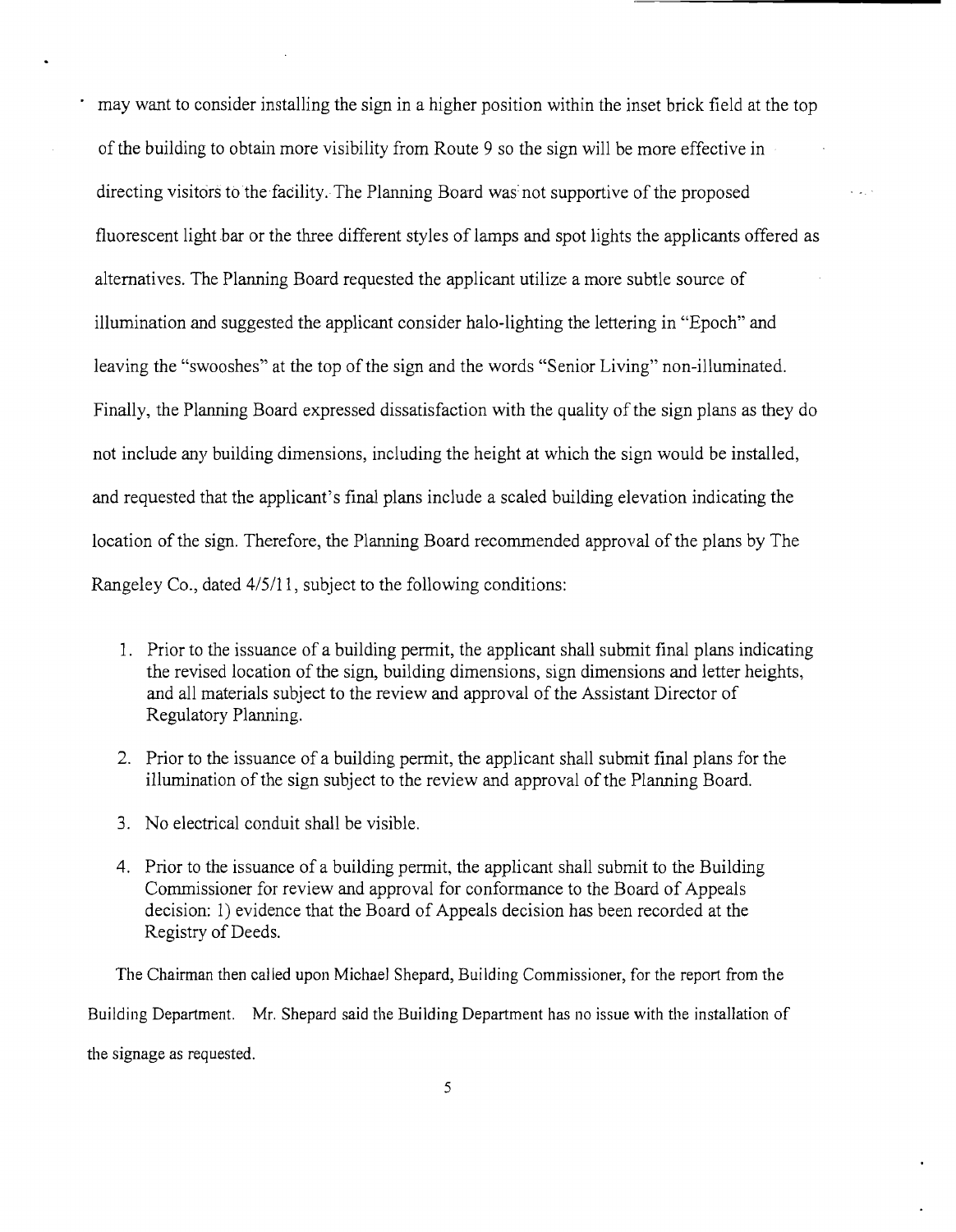The Board noted that drawing submitted by the petitioner dated 15 July, 2011, prepared by The

Rangeley Company depicting the size and layout of the sign as well as retouched photographs depicting its location on the facade of the building is the plan of record.

The Board, having deliberated on this matter and having considered the foregoing testimony, concluded that it was desirable to grant the requested special permit relief under **Section 7.00.1.b**  of the Zoning By-Law and made the following findings pursuant to **Section 9.05:** 

- a. The specific site is an appropriate location for such a use, structure, or condition.
- b. The use as developed will not adversely affect the neighborhood.
- c. There will be no nuisance or serious hazard to vehicles or pedestrians.
- d. Adequate and appropriate facilities will be provided for the proper operation of the proposed use.

Accordingly, the Board voted unanimously to grant the requested relief subject to the

following conditions:

- **1. Prior to the issuance of a building permit, the applicant shall submit final plans indicating the revised location of the sign, building dimensions, sign dimensions and letter heights, and all materials subject to the review and approval of the Assistant Director of Regulatory Planning.**
- **2. Prior to the issuance of a building permit, the applicant shall submit final plans for the illumination of the sign subject to the review and approval of the Planning Board.**
- **3. No electrical conduit shall be visible.**
- **4. Prior to the issuance of a building permit, the applicant shall submit to the Building Commissioner for review and approYal for conformance to the Board of Appeals decision: 1) evidence that the Board of Appeals decision has been recorded at the Registry of Deeds.**

Unanimous Decision of The Board of Appeals